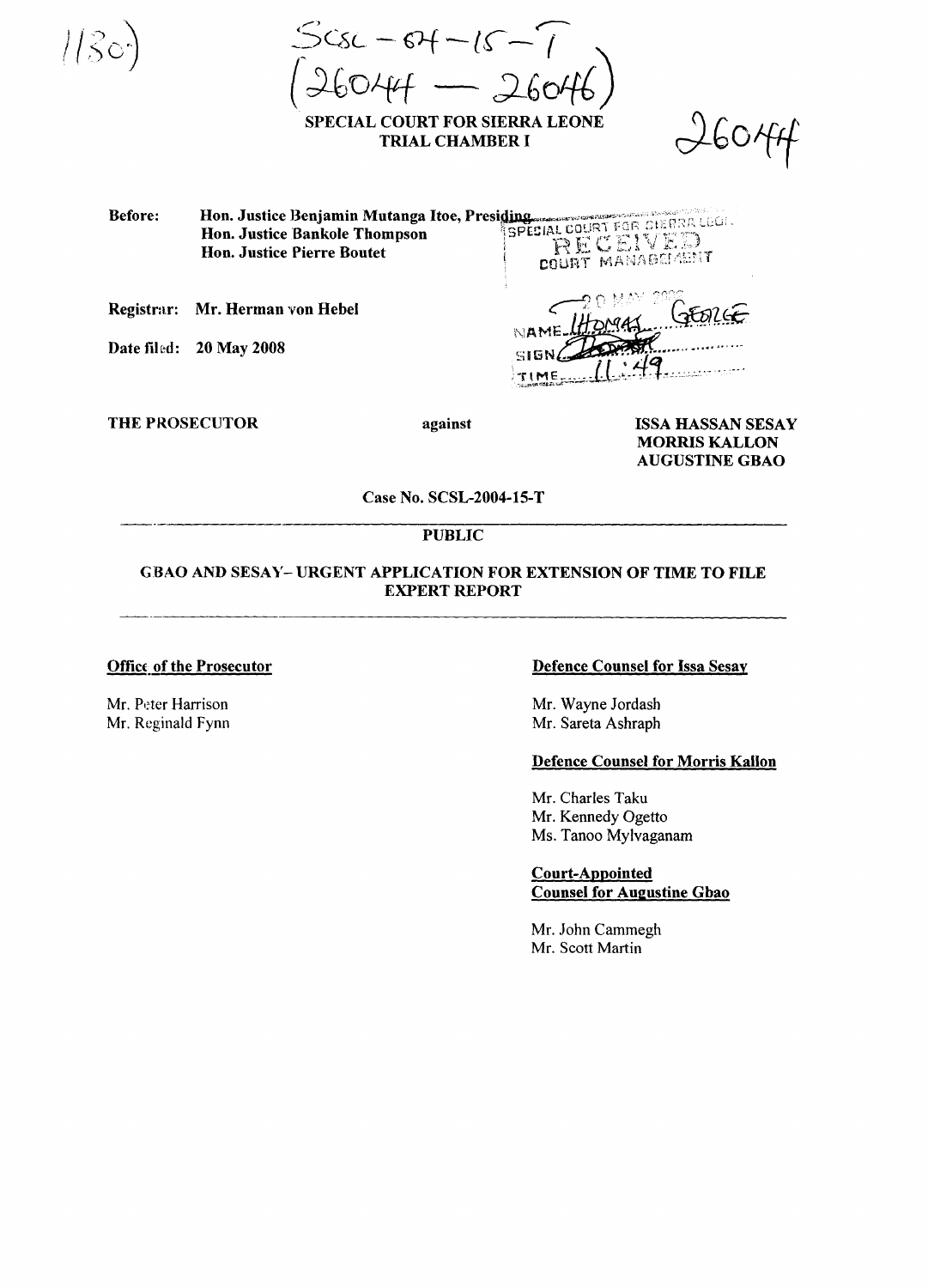

## Introduction

- I. On 30 April 2008, the Defence for the Third Accused, Augustine Gbao, filed a Request for leave to call four a:ditional witnesses, including a military expert.<sup>1</sup> In its 19 May 2008 Decision, the Trial Chamber granted leave to the Defence for the Third Accused to call four additional witnesses, including the expert witness.<sup>2</sup> In the same Decision the Trial Chamber ordered the Defence to disclose the expert report no later than 20 May 2008 at  $4$ pm.<sup>3</sup>
- 2. The Defence for the First and Third Accused request that the Court grant an extension of time for the filing of the expert report in accordance with rule  $7bis$ .<sup>4</sup> The Defence for the First and Third Accused request an extension of time to 26 May to file the expert report.

# Unavailability of the Expert Report

- 3. As stated in the Gbao Reply to the Prosecution Response on the Request to add the expert witness to its witness list, financial issues have seriously impaired the Defence teams' ability to secure the services of an expert witness. $<sup>5</sup>$ </sup>
- 4. Upon resolution of those financial issues and securing of an expert witness, the Defence for the First and Third Accused have been in regular contact with the expert witness. The expert witness came to Freetown in order to conduct research for the preparation of his report. To date, however, no final version of the expert report is available. It is therefore impossible for the Defence for the First and Third Accused to serve the expert report upon the parties in compliance with the Trial Chamber's Order.

## No Prejudice to the Prosecution Should the Extension of Time be Granted

.5. In i:s Decision granting leave to add the expert witness, the Trial Chamber ordered that the expert witness to be the last witness called by the Third Accused.<sup>6</sup> It has also been agreed in court that the case for the Third Accused would not start, at the earliest, before 2 June 2008.<sup>7</sup> The Defence for the Third Accused is

<sup>I</sup> *P'osecutor* v. *Sesay, Kallon and Gbao,* SCSL doc. N. SCSL-04-15-T-II07, Gbao Request for Leave to Call Four Additional Witnesses and for Order for Protective Measures, With Annex A, 30 April 2008.

*<sup>2</sup> P'osecutor* v. *Sesay, Kallon and Gbao,* SCSL Doc. No. SCSL-04-15-T-1127, Decision on Gbao-Request for Leave to Call Four Additional Witnesses and for Order for Protective Measures, With Annex A, 19 May 2008.

<sup>&</sup>lt;sup>3</sup> *Ihid*, further order (3).

<sup>&</sup>lt;sup>4</sup> Rule of Procedure and Evidence as amended 19 November 2007.

*<sup>,</sup> Prosecutor* v. *Sesay, Kallon and Gbao,* SCSL Doc. No. SCSL-04-15-T-ll23, Gbao-Reply to Prosecution Response ,:n Request for Leave to Call Four Additional Witnesses and for Order for Protective Measures, 9 May 2008, para. ~4.

<sup>&</sup>lt;sup>6</sup> *Ibid*, further order (2).

<sup>&</sup>lt;sup>7</sup> F.UF Transcripts of 20 May 2008.

*P/li,\ecutor* v. *Sesay, Ka!fon and Gbao* 2